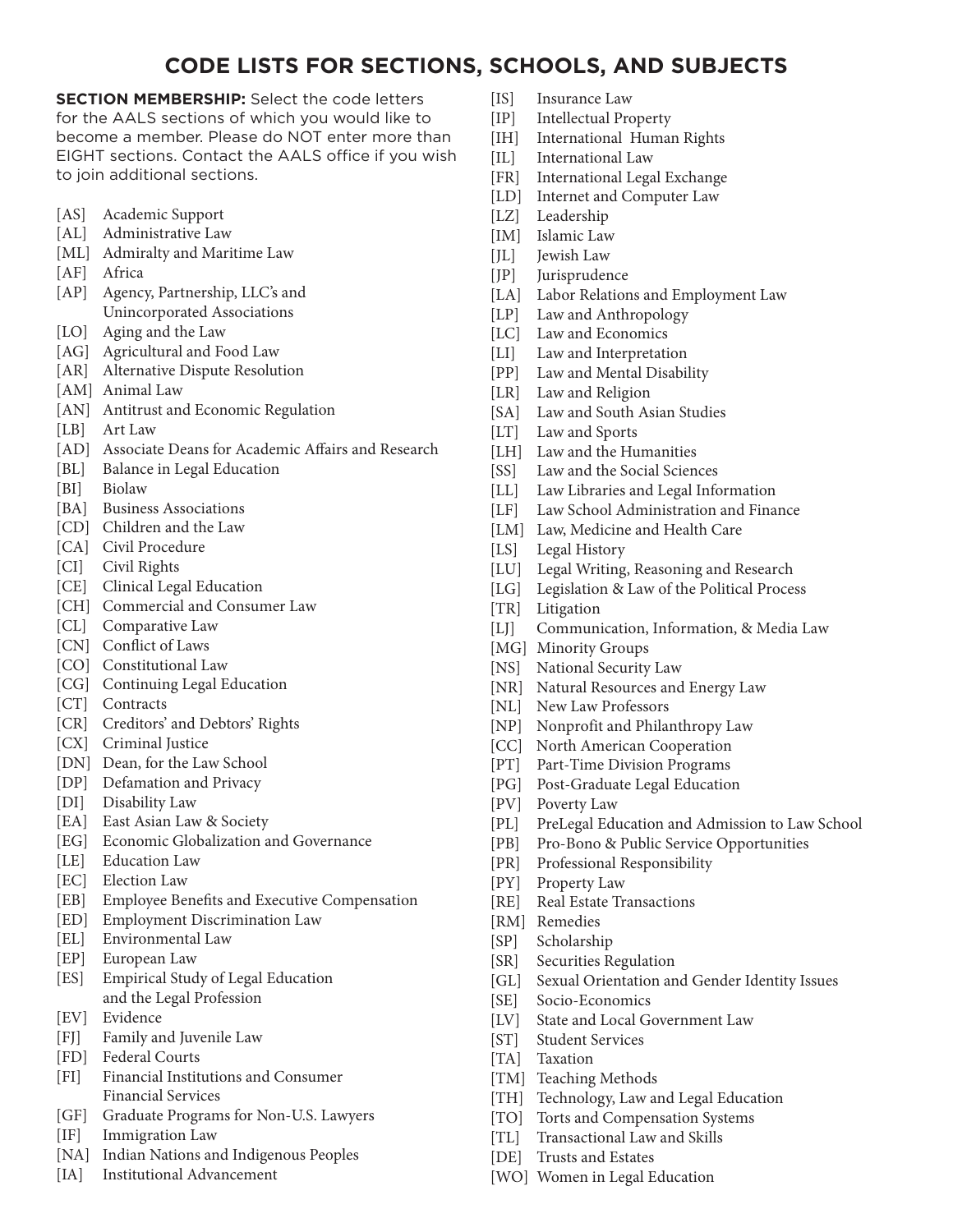## **SUBJECTS CODE LIST**

- [020] ADMINISTRATIVE LAW • Cross-referenced under REGULATED INDUSTRIES [030] ADMIRALTY
	- Includes Maritime Law
- [40] AGENCY AND PARTNERSHIP
- [045] AGRICULTURAL LAW
- [070] ALTERNATIVE DISPUTE RESOLUTION • Includes Arbitration; Mediation; Negotiation
- [025] ANIMAL LAW
- [060] ANTITRUST
	- Includes Unfair Competition
	- Cross-referenced under TRADE REGULATION
- [065] APPELLATE PRACTICE
	- Includes Appellate Advocacy
- [050] AVIATION AND SPACE LAW
- [035] BIOETHICS
- [080] BUSINESS ASSOCIATIONS
- Includes Corporations; Business Planning
- [100] CIVIL PROCEDURE
	- Includes Common Law Actions; Judgments and Pleading
- [102] CIVIL RIGHTS
	- Includes Fair Housing; Race Relations
	- Cross-referenced under CONSTITIONAL LAW
- [105] CLINICAL TEACHING
- [110] COMMERCIAL LAW • Includes Sales; Secured Transactions
- [535] COMMUNICATIONS LAW
- [120] COMMUNITY PROPERTY
- [115] COMMERCIAL PAPER
- [130] COMPARATIVE LAW
	- Includes Civil Law; Foreign Law; Law of Emerging Nations; Roman Law
- [135] COMPUTERS AND THE LAW • Cross-referenced under LAW AND SCIENCE
- [140] CONFLICT OF LAWS
- [150] CONSTITUTIONAL LAW
	- Includes Church and State
	- Cross-referenced under CIVIL RIGHTS
- [155] CONSUMER LAW
	- Cross-referenced under TRADE REGULATION
- [160] CONTRACTS
- [180] CORPORATE FINANCE
- Includes Corporate Reorganization
- [190] CREDITORS' AND DEBTORS' RIGHTS • Includes Bankruptcy
- [210] CRIMINAL JUSTICE
	- Includes Corrections; Criminal Law Administration; Sentencing
- [215] CRIMINAL LAW
- [220] CRIMINAL PROCEDURE
- [225] CRITICAL LEGAL STUDIES
- [230] CRITICAL RACE THEORY
- [235] DISABILITY LAW
- [252] EDUCATION LAW
	- Includes Public Education; School Law; College and University Law
- [043] ELDER LAW
- [240] ELECTION LAW
- [253] EMPLOYEE BENEFIT PLANS • Cross-referenced under LABOR LAW
- [254] EMPLOYMENT DISCRIMINATION
- [259] ENERGY LAW
- [263] ENTERTAINMENT LAW
- [255] ENVIRONMENTAL LAW
	- Cross-referenced under LAND USE PLANNING; NATURAL RESOURCES; REGULATED INDUSTRIES
- [260] EQUITY
	- Includes Equitable Remedies; Equity Practice
	- Cross-referenced under REMEDIES
- [265] ESTATE AND GIFT TAX
- [275] ESTATES AND TRUSTS
	- Includes Decedents Estates; Estate Planning; Future Interests; Trusts and Wills
	- Cross-referenced under ESTATE AND GIFT TAX
- [270] ESTATE PLANNING
- [280] EVIDENCE
- [250] FAMILY LAW
	- Includes Domestic Relations; Marital Property • Cross-referenced under JUVENILE LAW
- [290] FEDERAL COURTS • Includes Federal Jurisdiction; Federal Practice; Federal Procedure; Law of the Federal System; Supreme Court
- [295] FEMINIST LEGAL THEORY
- [075] FINANCIAL INSTITUTIONS • Cross-referenced under REGULATED INDUSTRIES
- [297] FORENSIC MEDICINE
- [320] GOVERNMENT CONTRACTS
- [325] HEALTH CARE LAW
	- Cross-referenced under LAW AND MEDICINE
- [323] HUMAN RIGHTS
- [327] IMMIGRATION LAW
- [330] INSURANCE LAW
- [590] INTELLECTUAL PROPERTY • Includes Patents; Copyrights; Trademarks
- [360] INTERNATIONAL BUSINESS TRANSACTIONS
	- Includes Common Market; Development law; Foreign Patents, International Business, International Development; International Taxation; International Trade
- [340] INTERNATIONAL LAW
	- Includes Legal Aspects of American Foreign Relations; Law of the Sea; Treaties; World Order
- [350] INTERNATIONAL ORGANIZATIONS
	- Includes Regional Organizations; United Nations Law
- [370] INTRODUCTION TO LAW
- [380] JUDICIAL ADMINISTRATION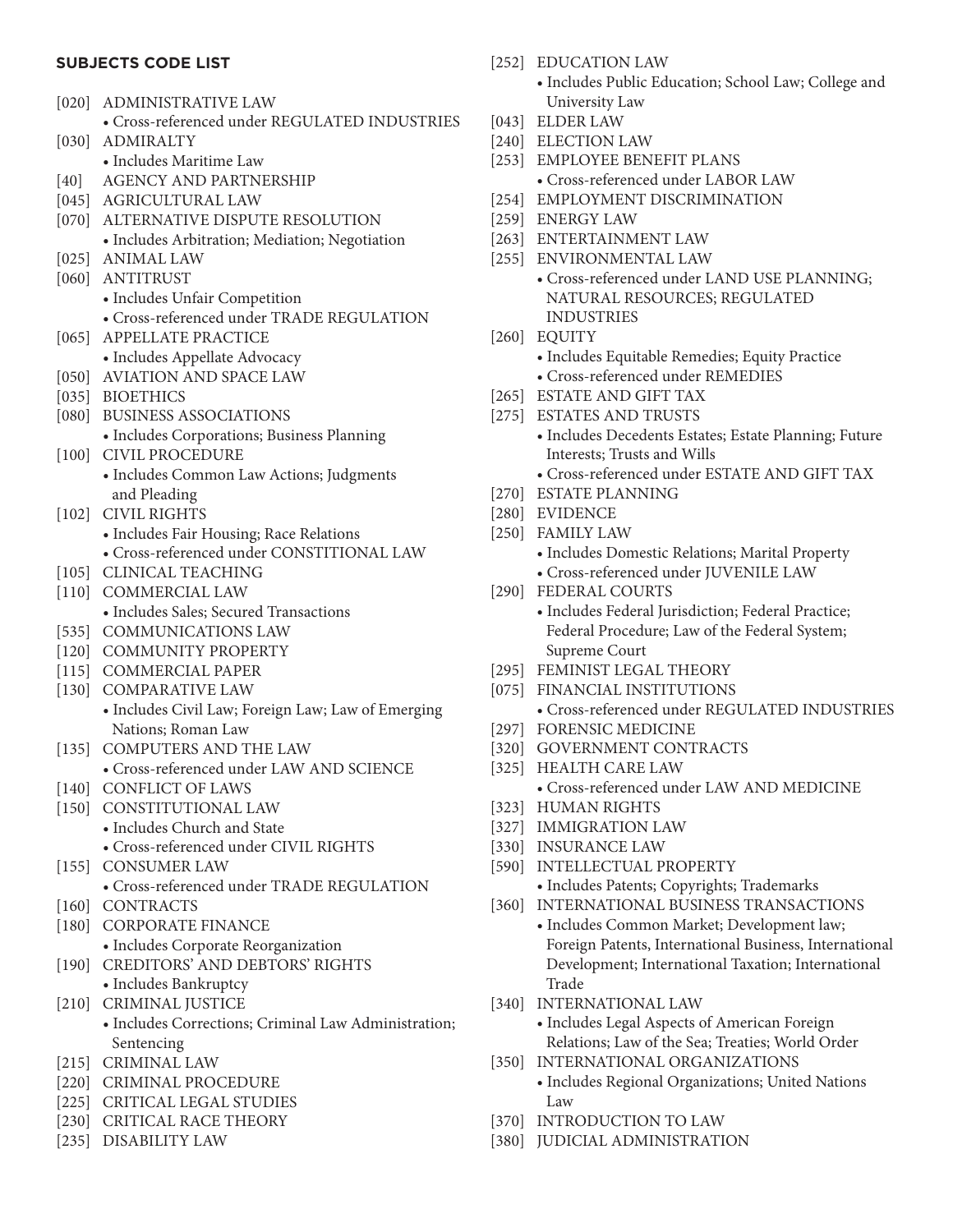- [390] **JURISPRUDENCE** 
	- Includes Language and Logic; Legal Philosophy
- [395] JUVENILE LAW
	- Cross-referenced under FAMILY LAW
- [400] LABOR LAW
	- Includes Collective Bargaining; Public Employment
	- Cross-referenced under EMPLOYEE BENEFIT PLANS
- [410] LAND USE PLANNING
	- Includes Zoning
	- Cross-referenced under ENVIRONMENTAL LAW; LOCAL GOVERNMENT
- [010] LAW AND ACCOUNTING
- [415] LAW AND ECONOMICS
- [412] LAW AND LITERATURE
- [420] LAW AND MEDICINE
	- Includes Forensic Medicine
		- Cross-referenced under HEALTH CARE LAW; LAW AND PSYCHIATRY
- [427] LAW AND PSYCHIATRY
	- Cross-referenced under LAW AND MEDICINE
- [429] LAW AND RELIGION
- [430] LAW AND SCIENCE
	- Cross-referenced under COMPUTERS AND THE LAW
- [440] LAW AND SOCIAL SCIENCE
	- Includes Law and Anthropology; Law and Behavioral Sciences
- [570] LAW OFFICE MANAGEMENT
- [573] LEGAL DRAFTING
- [470] LEGAL HISTORY
- [480] LEGAL METHOD
- [510] LEGAL RESEARCH AND WRITING • Includes Legal Bibliography
- [520] LEGISLATION
- [530] LOCAL GOVERNMENT
	- Cross-referenced under LAND USE PLANNING; TAXATION, STATE AND LOCAL
- [540] MILITARY LAW
- [545] NATIONAL SECURITY LAW
- [055] NATIVE AMERICAN LAW
- [550] NATURAL RESOURCES
	- Cross-referenced under ENVIRONMENTAL LAW; OIL AND GAS
- [560] NONPROFIT AND PHILANTHROPY LAW
- [555] OCEAN RESOURCES
- [580] OIL AND GAS
	- Cross-referenced under NATURAL RESOURCES
- [557] PAYMENT SYSTEMS
- [425] POVERTY LAW
- [635] PRODUCTS LIABILITY
	- Includes Consumer Product Safety
- [500] PROFESSIONAL RESPONSIBILITY
- [640] PROPERTY
	- Includes Landlord and Tenant; Personal Property; Real Property
- [638] REAL ESTATE TRANSACTIONS
	- Includes Mortgages
- [645] REGULATED INDUSTRIES
	- Includes Public Utilities; Transportation
		- Cross-referenced under ADMINISTRATIVE LAW; ENVIRONMENTAL LAW; FINANCIAL INSTITUTIONS; TRADE REGULATION
- [650] REMEDIES
	- Includes Damages; Restitution
	- Cross-referenced under EQUITY
- [690] SECURITIES REGULATION
- [695] SEXUAL ORIENTATION & GENDER IDENTITY ISSUES
- [705] SPORTS LAW
- [707] TAX POLICY
- [709] TAXATION, CORPORATE
- [710] TAXATION, FEDERAL • Includes Income Tax
- [720] TAXATION, STATE & LOCAL • Cross-referenced under LOCAL GOVERNMENT
- [730] TORTS
- [740] TRADE REGULATION
	- Cross-referenced under ANTITRUST; CONSUMER LAW; REGULATED INDUSTRIES
- [750] TRIAL ADVOCACY
	- Includes Oral Advocacy
- [770] WATER RIGHTS
- [700] WELFARE LAW
- [775] WOMEN AND THE LAW
- [780] WORKERS' COMPENSATION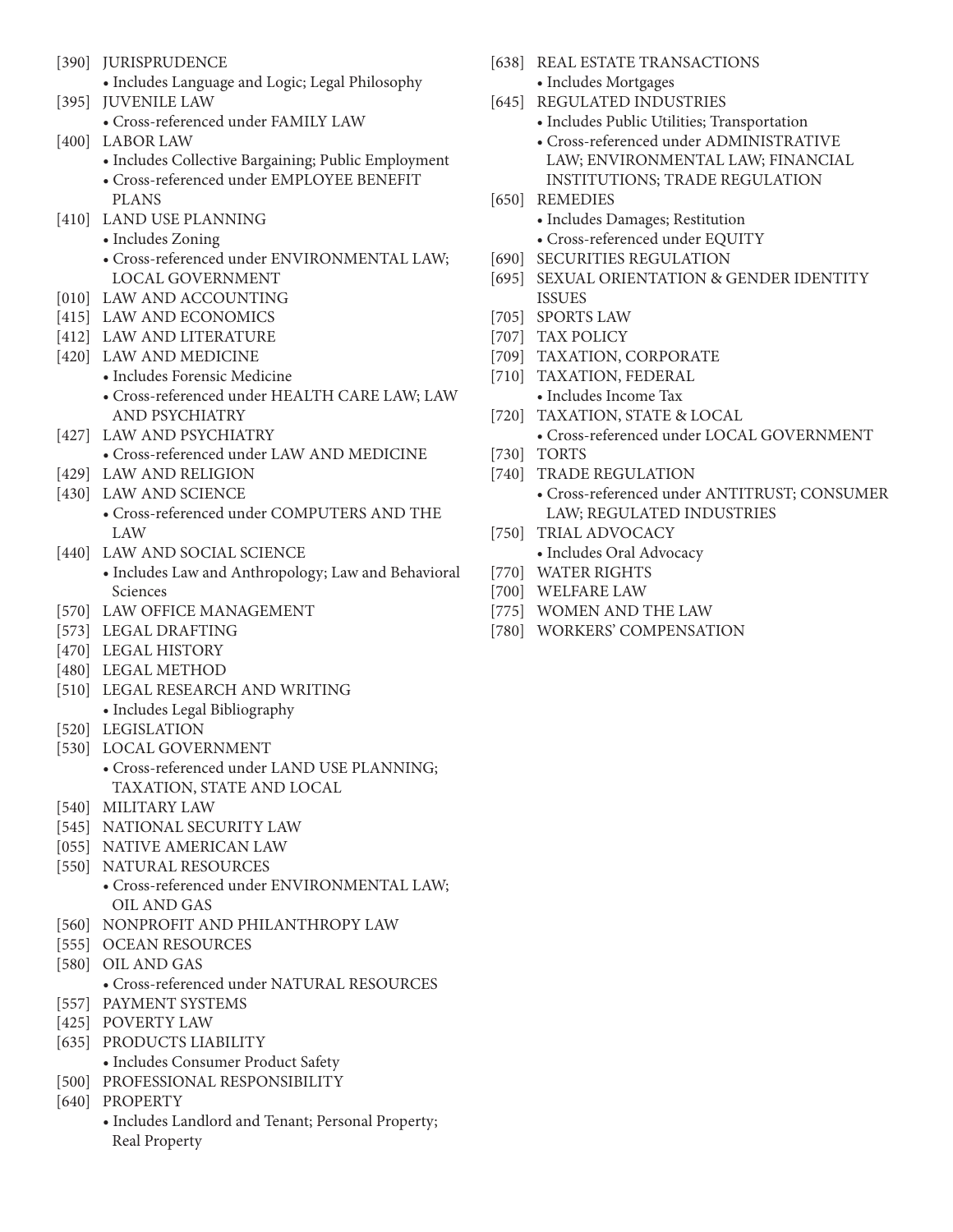**SCHOOL LIST:** Following is a list of abbreviated school names.

Akron Alabama Albany American Appalachian Arizona Arizona State Arkansas - Fayetteville Arkansas - Little Rock Atlanta's John Marshall Law School Baltimore Barry University Baylor Boston College Boston University Brigham Young Brooklyn California - Berkeley California - Davis California - Hastings California - Irvine California - Los Angeles California Western Campbell Capital Case Western Reserve Catholic University of America Chapman Charleston Charlotte Chicago Chicago-Kent Cincinnati City University of New York Cleveland State Colorado Columbia Concordia Connecticut Cornell Creighton Dayton Denver DePaul Detroit Mercy District of Columbia Drake Drexel Duke Duquesne Elon Emory Faulkner Florida

Florida A&M Florida Coastal Florida International Florida State Fordham George Mason Georgetown George Washington Georgia Georgia State Golden Gate Gonzaga Harvard Hawaii Hofstra Houston Houston College of Law (Formerly South Texas College of Law) Howard Idaho Illinois Indiana University - Bloomington Indiana University - Indianapolis Inter-American University of Puerto Rico Iowa The John Marshall Law School Judge Advocate General's School Kansas Kentucky La Verne Liberty Lewis and Clark Louisiana State Louisville Loyola - Chicago Loyola - Los Angeles Loyola - New Orleans Maine Marquette Maryland Massachusetts-Dartmouth **McGeorge** Memphis Mercer Miami Michigan State Michigan Minnesota Mississippi College Mississippi Missouri Missouri - Kansas City Mitchell | Hamline Montana Nebraska Nevada

New England Law | Boston New Mexico New Hampshire New York Law School New York University North Carolina North Carolina Central North Dakota Northeastern Northern Illinois Northern Kentucky Northwestern Notre Dame Nova Southeastern Ohio Northern Ohio State Oklahoma Oklahoma City Oregon Pace Pennsylvania Pennsylvania State-Dickinson Law Pennsylvania State-Penn State Law Pepperdine Pittsburgh Puerto Rico Quinnipiac Regent Richmond Roger Williams Rutgers St. John's Saint Louis St. Mary's St. Thomas (Florida) St. Thomas (Minnesota) Samford San Diego San Francisco Santa Clara Seattle Seton Hall South Carolina South Dakota Southern University Southern California Southern Illinois Southern Methodist Southwestern Stanford State University of New York-Buffalo Stetson Suffolk Syracuse Temple Tennessee Texas